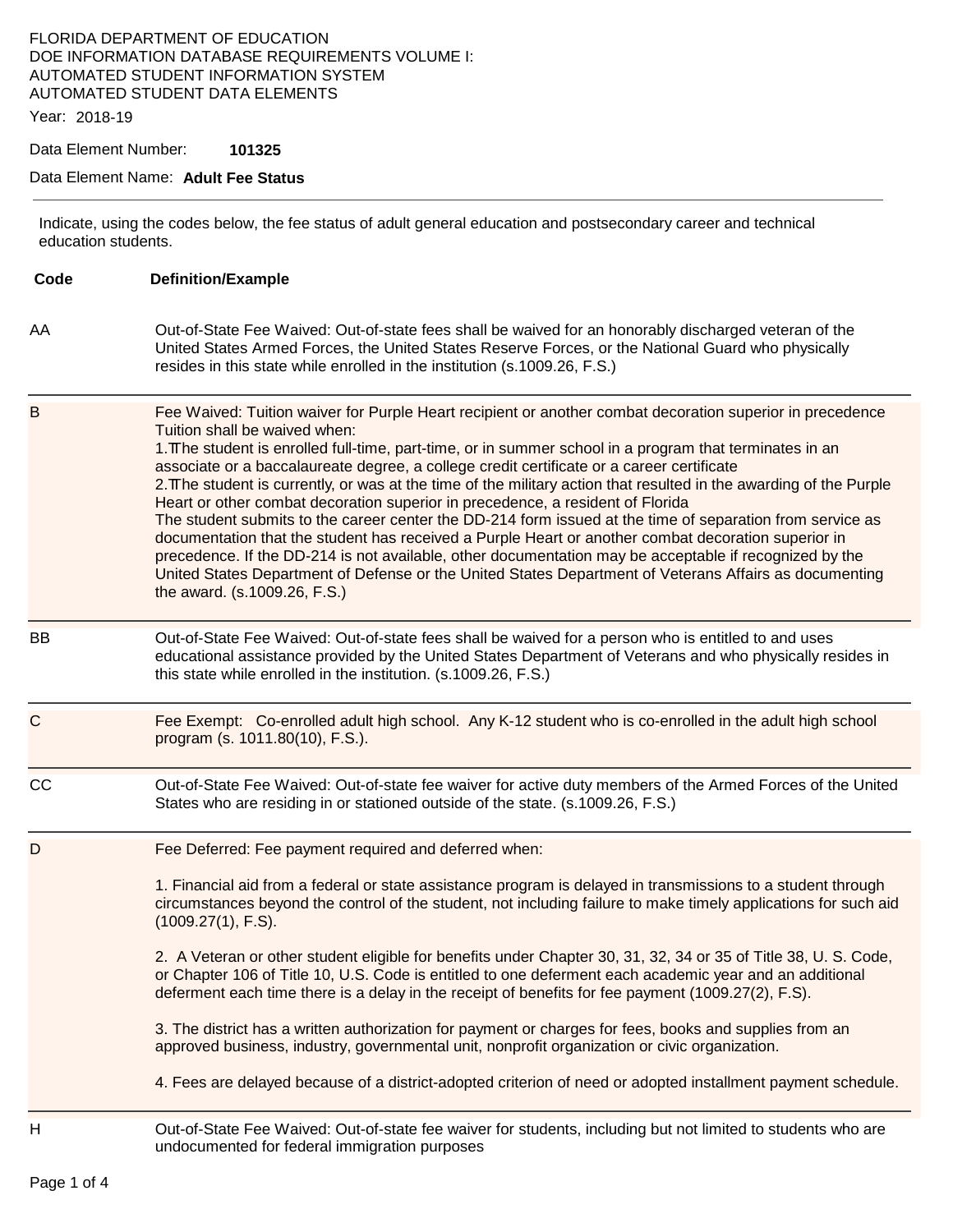# Data Element Name: **Adult Fee Status**

|             | Out-of-state fees shall be waived when:<br>1. The student attended a secondary school in this state for 3 consecutive years immediately before<br>graduating from a high school in this state.<br>2. The student has applied for enrollment in an institution of higher education within 24 months after high<br>school graduation.<br>3. The student submits an official Florida high school transcript as evidence of attendance and graduation.<br>(s.1009.26, F.S.                                                                                       |  |
|-------------|--------------------------------------------------------------------------------------------------------------------------------------------------------------------------------------------------------------------------------------------------------------------------------------------------------------------------------------------------------------------------------------------------------------------------------------------------------------------------------------------------------------------------------------------------------------|--|
|             | Fee Exempt: Dependent of deceased or disabled veteran<br>The student is a dependent of a deceased or disabled veteran pursuant to Section 295.01 through 295.05,<br>F.S.                                                                                                                                                                                                                                                                                                                                                                                     |  |
| J           | Fee Waiver: Dependent of deceased special risk member<br>The student is a dependent of a deceased special risk member (Sections 112.19(3) F.S., and 112.191(3),<br>F.S.                                                                                                                                                                                                                                                                                                                                                                                      |  |
| K           | Fee Exempt: Registered apprenticeship<br>The student is enrolled in an approved registered apprenticeship program as defined in s. 446.021, F.S.<br>(1009.25(1)(b)F.S.)                                                                                                                                                                                                                                                                                                                                                                                      |  |
| M           | Fee Exempt: Custody of the Department of Children and Family Services<br>The student is or was at the time he or she reached 18 years of age in the custody of the Department of<br>Children and Family Services or, after spending at least 6 months in the custody of the department after<br>reaching 16 years of age, was placed in a guardianship by the court. Such exemption includes fees<br>associated with enrollment in career-preparatory instruction. The exemption remains valid until the student<br>reaches 28 years of age. (1009.25(1)(c)) |  |
| N           | Fee Exempt: Welfare transition<br>The student is enrolled in an employment and training program under the welfare transition program to (s.<br>$1009.25(1)(c)$ ., F.S.                                                                                                                                                                                                                                                                                                                                                                                       |  |
| $\circ$     | Fee Exempt: Custody of relative through the Department of Children and Families (DCF) or adoption from<br><b>DCF</b><br>The student is or was at the time he or she reached 18 years of age in the custody of a relative under s.<br>39.5085 or was adopted from the Department of Children and Family Services after May 5, 1997. Such<br>exemption includes fees associated with enrollment in career-preparatory instruction. The exemption<br>remains valid until the student reaches 28 years of age. (1009.25(1)(d), F.S.)                             |  |
| P           | Fee Exempt: Homeless student<br>Any student who lacks a fixed, regular and adequate nighttime residence or whose primary nighttime<br>residence is a public or private shelter designed to provide temporary residence for individuals intended to<br>be institutionalized, or a public or private place not designed for, or ordinarily used as, a regular sleeping<br>accommodation for human beings (1009.25(1)(f), F.S.)                                                                                                                                 |  |
| $\mathsf Q$ | Fee Exempt: : Dual enrollment or early admission<br>The student is enrolled in a dual enrollment or early admission program pursuant to s. 1007.27 or s.<br>1007.271 (1009.25(1)(a).                                                                                                                                                                                                                                                                                                                                                                         |  |
| R           | Fee Required: Fee payment required (see s. 1009.22(3)(a)). Fee was not waived, deferred or exempted.                                                                                                                                                                                                                                                                                                                                                                                                                                                         |  |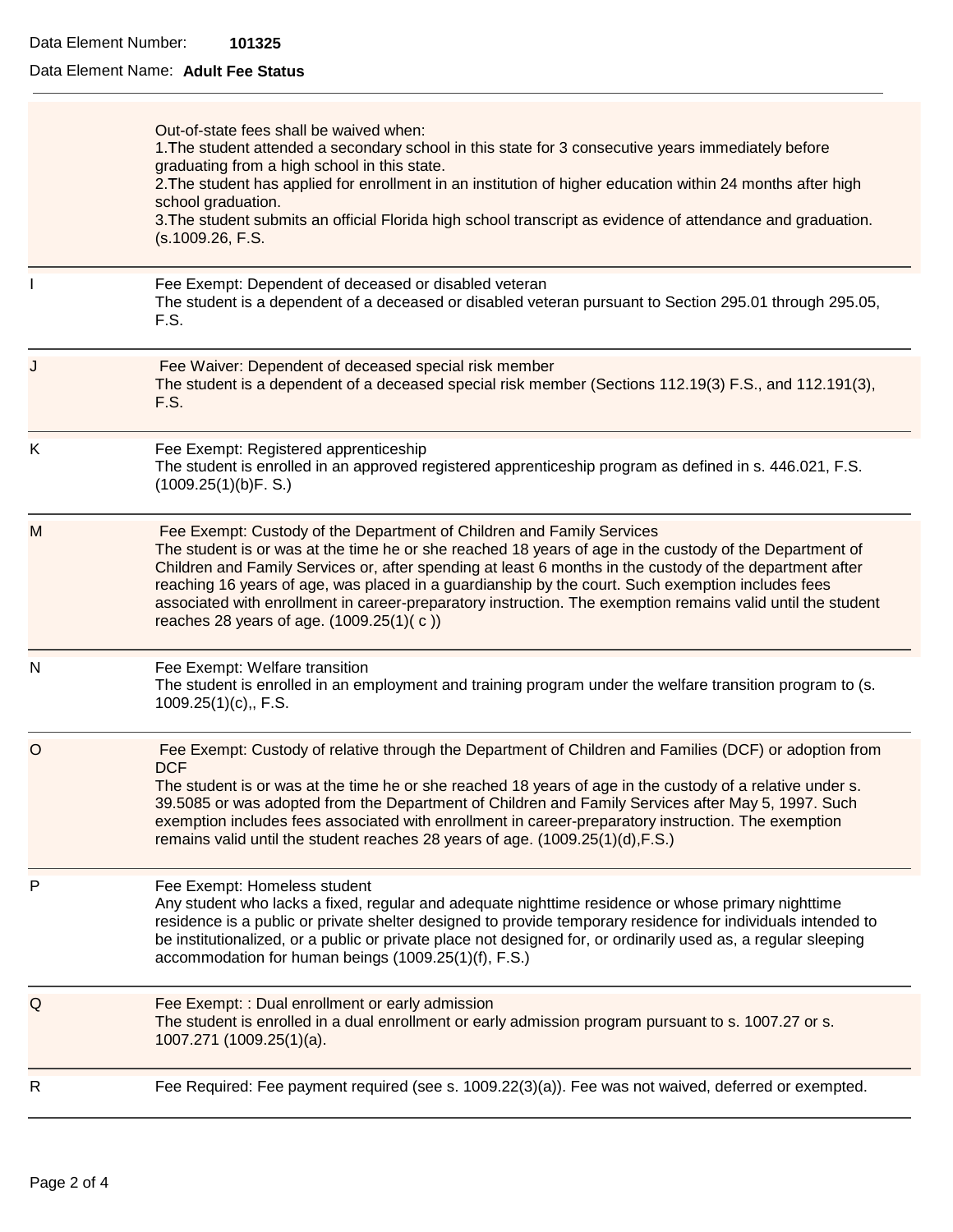#### Data Element Name: **Adult Fee Status**

|   | Fee Waived: Wrongful conviction<br>Tuition and fees waiver for up to 120 hours of instruction for victims of wrongful conviction. 961.06(1)(b), F.S.                                                                                                                                    |
|---|-----------------------------------------------------------------------------------------------------------------------------------------------------------------------------------------------------------------------------------------------------------------------------------------|
| W | Fee Waived: Eligible fee has been waived for a non-fee exempt student in accordance with s.1009.26 and<br>the provisions of the General Appropriations Act. Fee payment waived by district school board.                                                                                |
| Ζ | Fee not Required:<br>Enrollment not state fundable -Student is a federal or state inmate (FS 1011.80(7)(b) as amended in<br>Chapter 2011-063) or other inmate only funded with a federal grant and is therefore not required to pay<br>tuition and fees as specified in s.1009.22, F.S. |

| Length:                 | 2          |
|-------------------------|------------|
| Data Type:              | Alphabetic |
| Year Implemented:       | 9495       |
| <b>State Standard:</b>  | Yes        |
| Use Types:              |            |
| State Reporting:        | Yes        |
| Local Accountability:   | Yes        |
| <b>FASTER:</b>          | Yes        |
| Migrant Tracking:       | N٥         |
| <b>Required Grades:</b> | Adult      |

# **Programs Required:**

Workforce Development

#### **Formats Required:**

WDIS Adult General Education Student Course DB9 48x

WDIS Career and Technical Education Student Course Schedule DB9 47x

# **Surveys Required:**

| Survey F        | Yes |
|-----------------|-----|
| <b>Survey W</b> | Yes |
| <b>Survey S</b> | Yes |
| Survey G        | Yes |
| Survey X        | Yes |
|                 |     |

### **Appendixes:**

None

# **Description of Changes:**

| 7/1/2017 | Codes                | Removed value V.                                             |
|----------|----------------------|--------------------------------------------------------------|
| 7/1/2017 | Codes                | Changed wording in definition of codes AA, BB, CC, H, and I. |
| 7/1/2017 | Codes                | Updates to code definition                                   |
|          | 7/1/2016 Data Length | Change the Length of the data element from 1 to 2.           |